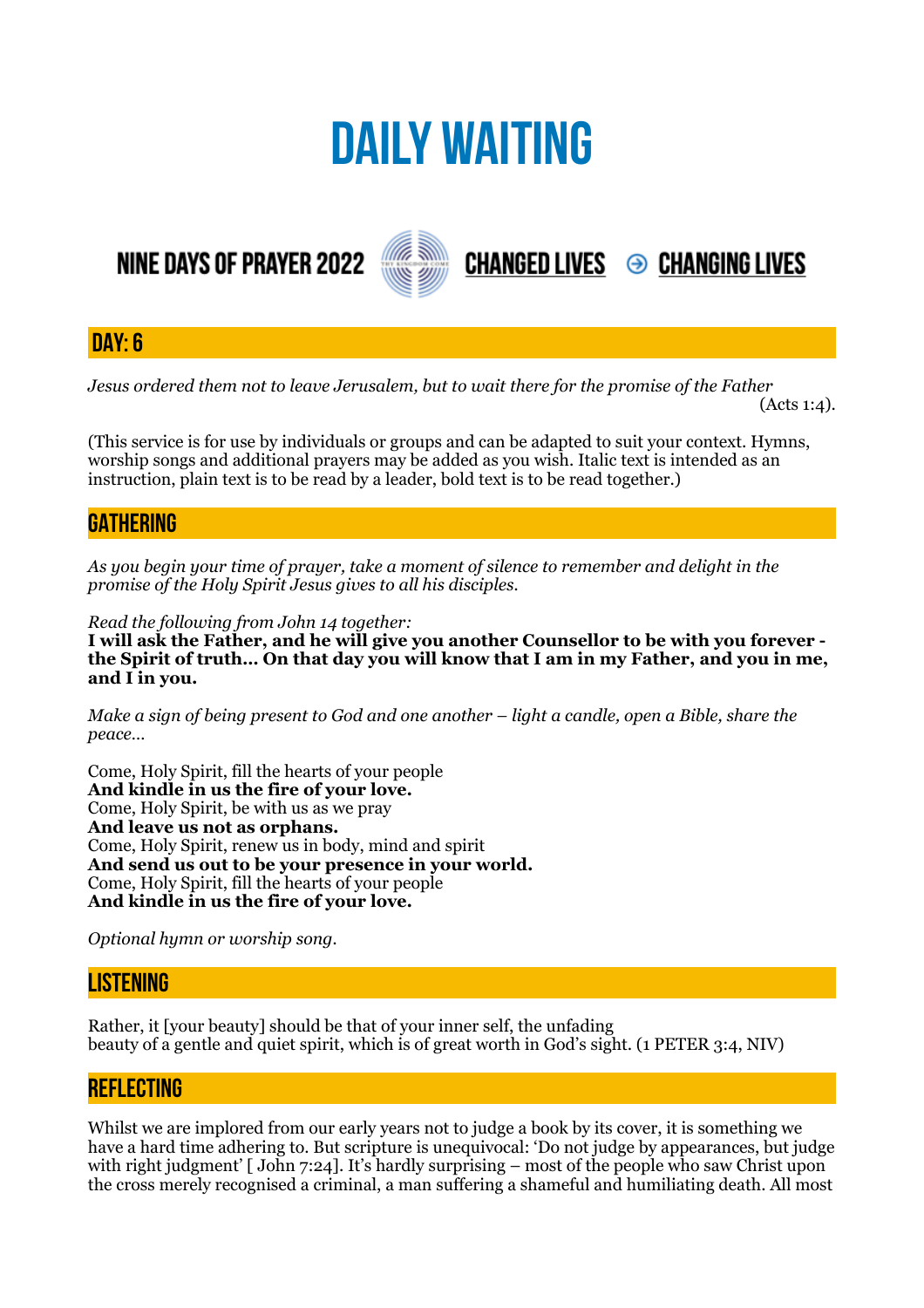people saw was a failed messiah – unable to see the incredible truth – God triumphing over evil for our sakes. Things are not always what they seem.

But appearance is important for us. There is so much in how we present ourselves. So many of us feel we have to pretend, to fit in, to look a certain way in order to be accepted. Our perceptions of beauty are based on scarcity; they are temporal and limited; they are a cause for comparison and jealousy, insecurity and lack. But this is not how God values us, and it's not how He wants us to value ourselves.

By contrast, the qualities of what St Peter calls, 'the inner spirit' are abundant and unlimited. They leave us feeling joyful, rather than jealous, inspired rather than insecure. Cultivating external beauty is an attempt to feel good about ourselves. Building internal beauty makes others feel good too.

The women Peter is addressing have little social status. They were often objectified, often seen as something to be 'owned' rather than as individual humans seen and loved by God. Yet Peter recognises that they have a rich inner life – one that is subversive to the expectations of the time – a life lived not for others but for Jesus. Peter affirms that neither men nor masters are the supreme authority, but the God who makes us in His own image.

Christ Jesus – the one in whom God is made – calls us to see people for who they really are. It's a call to really and truly hear and know people properly, to work with God's Spirit who encounters us and opens us up in our deepest places. All too often we tell people about Jesus without trying to hear their story first. All too often we judge before we know the truth. Today we reflect on the true beauty we will surely encounter if we put our trust in God's abundant love, rather than our own fear of not being enough. Only God can enable this.

Let us pray for our five friends, that God would connect with them by His Spirit to their spirit. The only thing that brings people to God is the person of Jesus and the work of the Spirit. He doesn't need anything else from us, He simply asks our love in return.

#### **Prayer of Anselm of Canterbury**

- 1 Jesus, like a mother you gather your people to you; you are gentle with us as a mother with her children.
- 2 Often you weep over our sins and our pride, tenderly you draw us from hatred and judgement.
- 3 You comfort us in sorrow and bind up our wounds, in sickness you nurse us, and with pure milk you feed us.
- 4 Jesus, by your dying we are born to new life;
- by your anguish and labour we come forth in joy. 5 Despair turns to hope through your sweet goodness;
- through your gentleness we find comfort in fear. 6 Your warmth gives life to the dead,
- your touch makes sinners righteous.
- 7 Lord Jesus, in your mercy heal us;
- in your love and tenderness remake us.<br>8 In your compassion bring grace and for
- In your compassion bring grace and forgiveness, for the beauty of heaven may your love prepare us.

 **Glory to the Father and to the Son, And to the Holy Spirit; As it was in the beginning, is now And shall be for ever. Amen.**

#### **PRAYING**

Tender God, We give thanks for the example of women in the gospels,